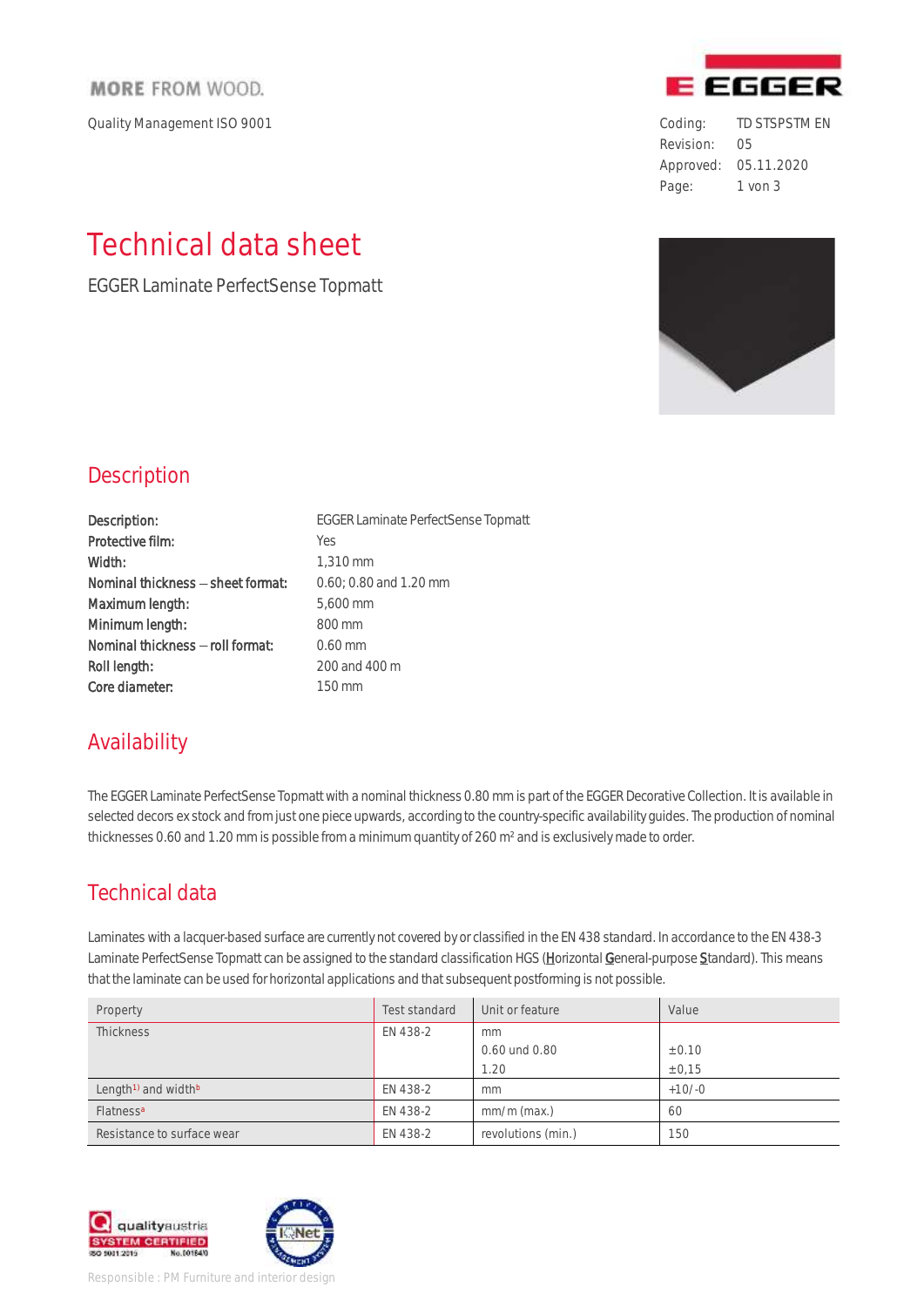#### **MORE FROM WOOD.**

Quality Management ISO 9001 **Coding:** TD STSPSTM EN



Revision: 05 Approved: 05.11.2020 Page: 2 von 3

| Property                                       | <b>Test standard</b> | Unit or feature           | Value     |
|------------------------------------------------|----------------------|---------------------------|-----------|
| Resistance to impact by small diameter ball    | EN 438-2             | $N$ (min)                 |           |
|                                                |                      | Nominal thickness 0.60 mm | $\geq 15$ |
|                                                |                      | Nominal thickness 0.80 mm | $\geq 20$ |
|                                                |                      | Nominal thickness 1.20 mm | $\geq 25$ |
| Resistance to scratching                       | EN 438-2             | Rating                    | $\geq 4$  |
| Resistance to water vapour                     | EN 438-2             | Rating (min.)             | 4         |
| Resistance to dry heat (160 °C)                | EN 438-2             | Rating (min.)             | 4         |
| Dimensional stability at elevated temperatures | EN 438-2             | % max.                    |           |
|                                                |                      | La                        | 0.55      |
|                                                |                      | Tb                        | 1.05      |
| Resistance to wet heat (100 °C)                | EN 438-2             | Rating (min.)             | 4         |
| Resistance to staining                         | EN 438-2             | Rating (min.)             |           |
|                                                |                      | Groups 1 and 2            | 5         |
|                                                |                      | Group 3                   | 4         |
| Lightfastness [Xenon arc lamp]                 | EN 438-2             | Grey scale rating         | 4 to 5    |

<sup>1)</sup> Length tolerance only applies to laminate supplied in sheets, not for rolls

<sup>a</sup> Provided that the laminate is stored in the manner and conditions recommended by EGGER.

<sup>b</sup> Tolerances for cut-to-size panels shall be agreed between EGGER and purchaser.

L<sup>a</sup> = in the longitudinal direction of the fibrous sheet material (normally the direction of the longest dimension of the laminate).

 $T<sup>b</sup>$  = in the cross-longitudinal direction of the fibrous sheet material (at right angles to direction L).

# Application / Technical instruction

PerfectSense Laminate Topmatt is fitted with a protective film to ensure the protection of the surface during transport and processing.

#### Please find more detailed information in the "EGGER Laminate with Protective Film" data sheet.

The lacquer-based surface of PerfectSense Laminate Topmatt means that 100% matching colours with Eurodekor, PerfectSense lacquered boards and EGGER laminate cannot be guaranteed.

#### Care and cleaning recommendation

Due to its resistant, hygienic and dense surface, EGGER Laminate PerfectSense Topmat does not require any special form of care. The surface is generally easy to clean. Do not use sanitary cleaners or detergents with abrasive components, as using such cleaners may lead to changes in the degree of gloss and/or scratch the material. Refatting agents, as used in some cases in plastic cleaners, also lead to changes in the gloss level and, in order to maintain anti-fingerprint properties, must be removed without residue from the surface.

More detailed information can be found in our leaflet "EGGER Laminate Cleaning and Maintenance Instructions".